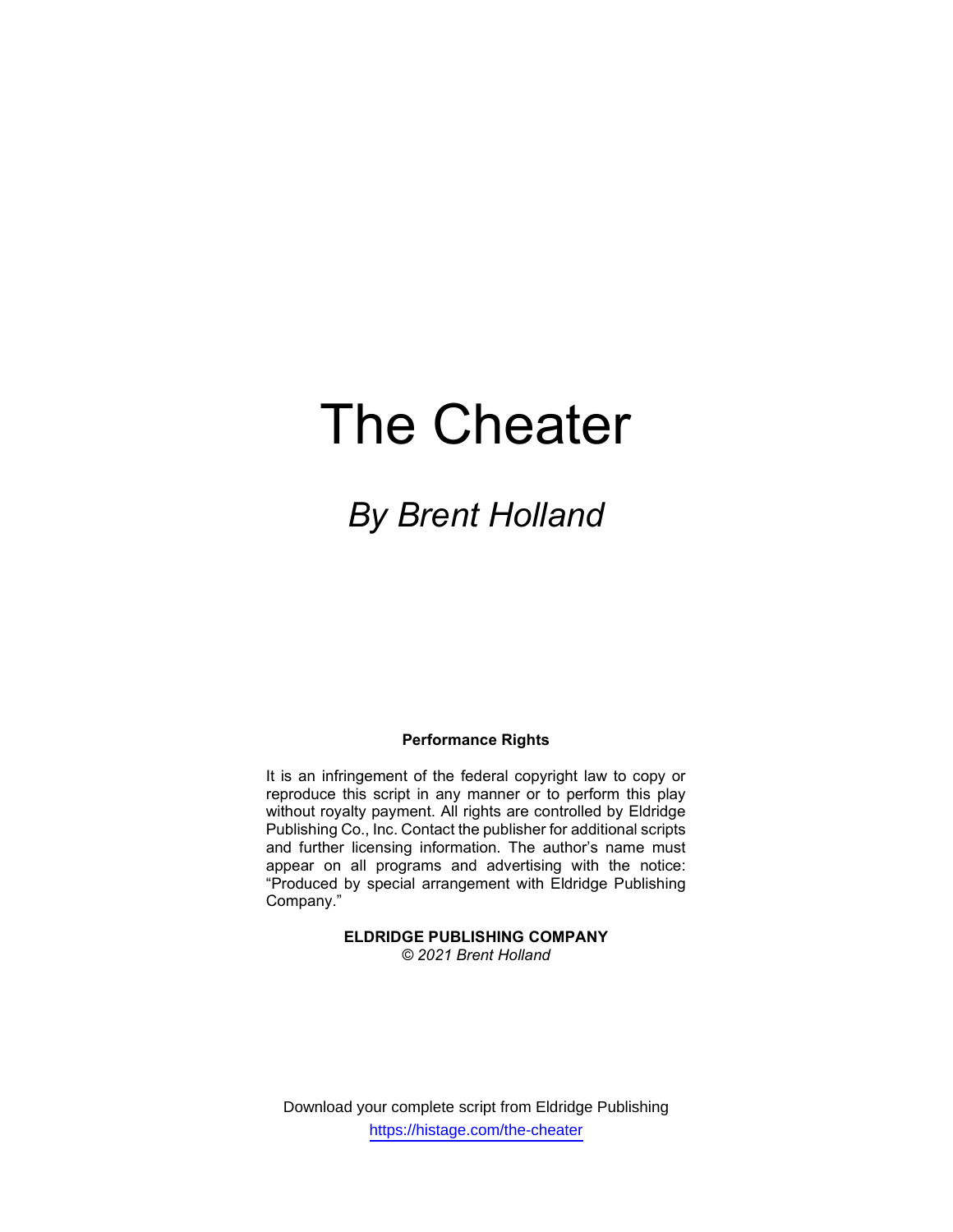The Cheater - 2 -

## DEDICATION

To the actual, real life, and totally awesome Sierra. You're the best. Really.

#### STORY OF THE PLAY

When high school student Garrett pays his best friend to see if his girlfriend will cheat on him, they all become entangled in a web of lies and deception, and a series of changing allegiances. Sierra, Hope, Garrett, and Nick have been friends for years, but will any of their relationships survive? Most importantly, who will end up with the Chipotle gift card?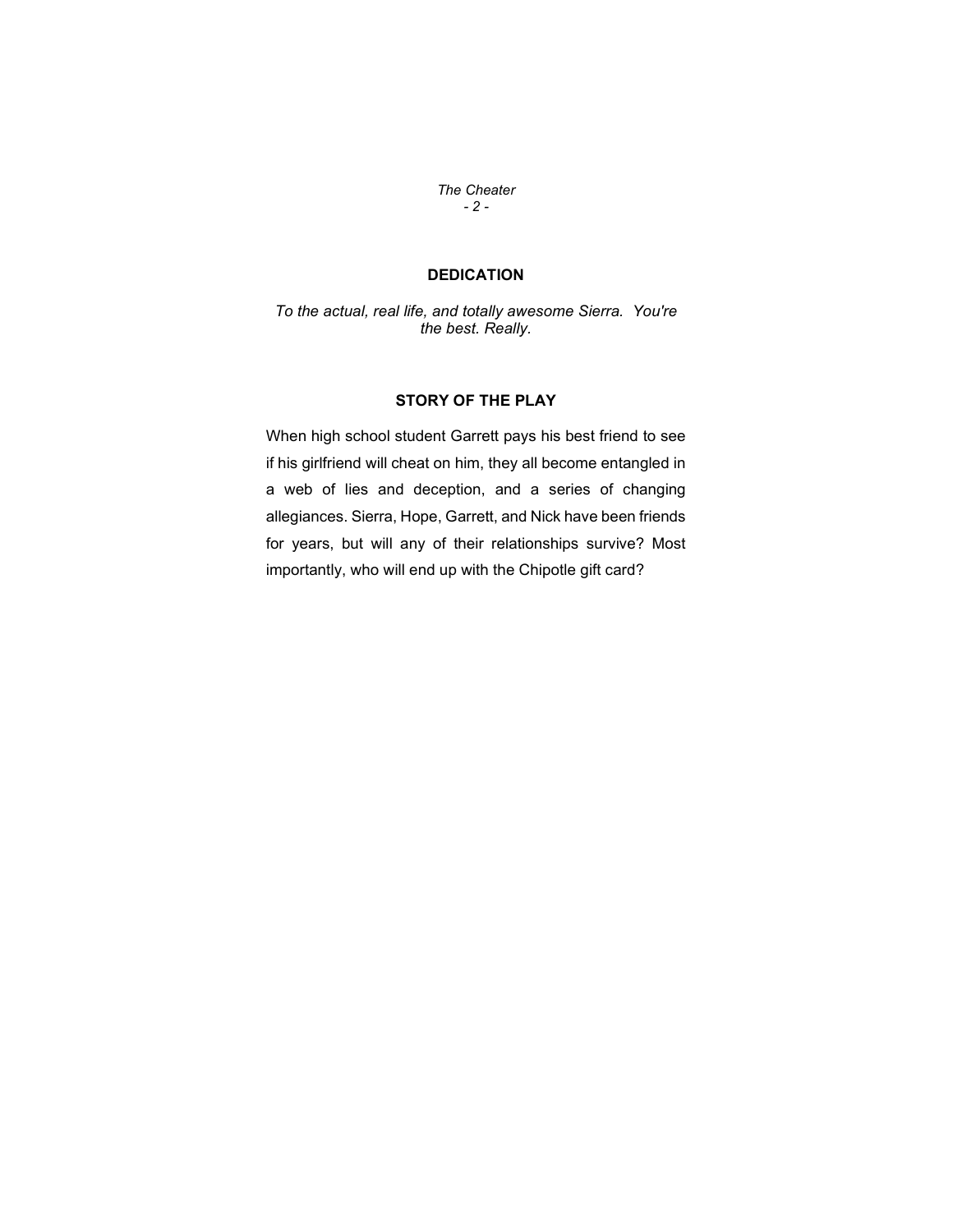The Cheater - 3 -

#### CAST OF CHARACTERS (2 m, 2 w)

SIERRA: (F) Garrett's girlfriend. Intelligent and cunning. GARRETT: (M) Jealous and conniving boyfriend of Sierra.

NICK: (M) The king of bad judgment. The former boyfriend of Hope.

HOPE: (F) Nick's former girlfriend. Very charismatic, with a good sense of humor.

All four characters are high school students.

### SETTING

All of the locations are within the walls of a high school.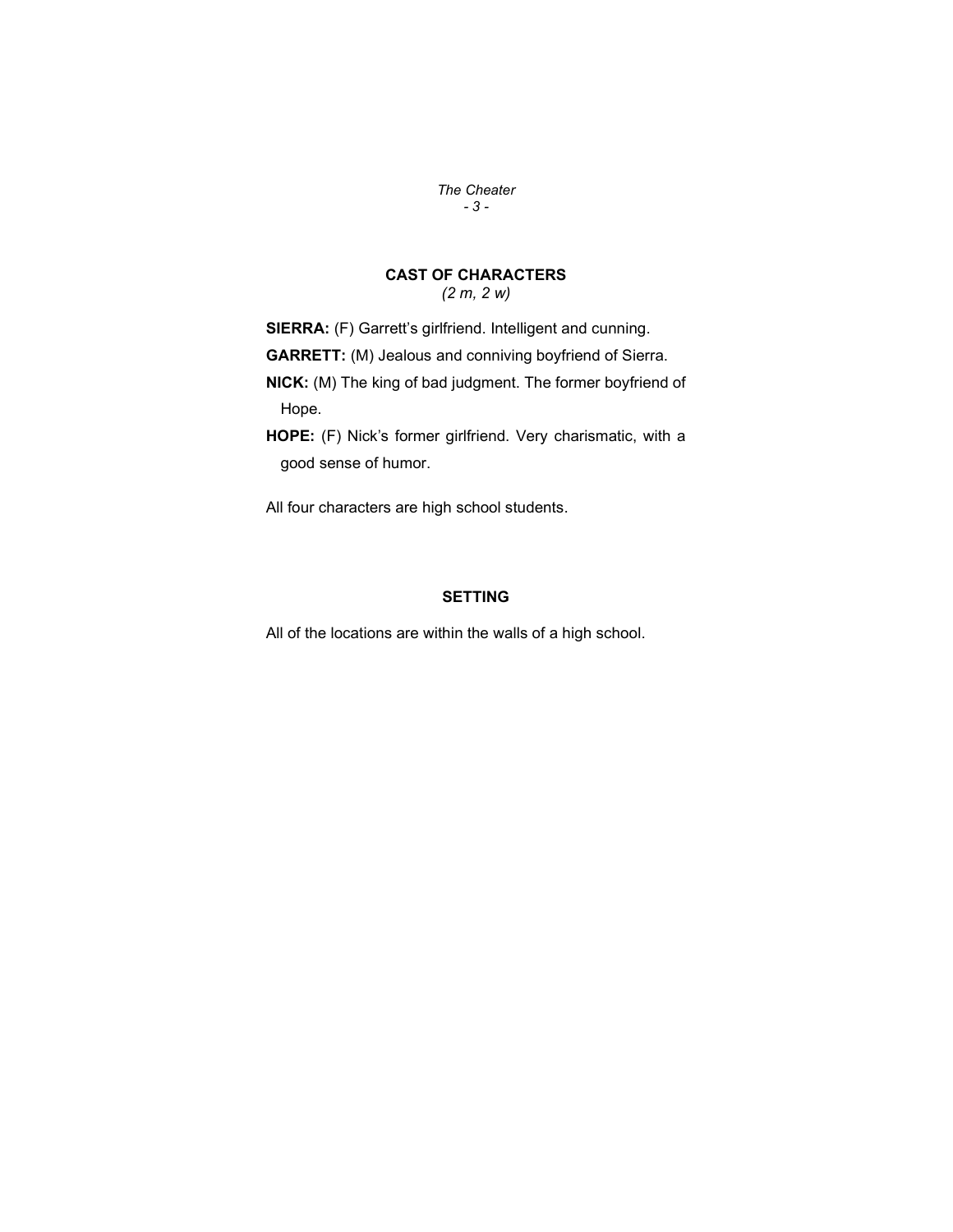#### The Cheater  $-4-$

#### Scene 1

(AT RISE: LIGHTS up on GARRETT. HE is waiting at school for SIERRA to arrive.)

SIERRA: (Enters. Walking up to GARRETT to kiss him.) Good morning, babe!

GARRETT: (Stopping her.) We need to talk.

SIERRA: (Surprised.) We do?

GARRETT: (Suspiciously.) So, how did studying go last night?

SIERRA: (Wary.) Well... Yeah, it went well.

GARRETT: I bet you're really ready for that pre-calculus test. SIERRA: I am…

GARRETT: I mean, after studying with your best friend for three hours, unable to text me at all and being completely off the grid, you'll probably get like a hundred and ten on that test, right?

SIERRA: I hope so.

(Awkward beat.)

SIERRA: (Cont'd.) Is everything alright? GARRETT: Is it? SIERRA: I thought it was. GARRETT: Thought? SIERRA: Yeah, I thought it was. Is it? GARRETT: I don't know. Is it? SIERRA: This is stupid. What's wrong with you? I texted you as soon as I was done studying. GARRETT: Yeah, as soon as you were done (Makes finger quotes.) "studying." SIERRA: What does that mean? GARRETT: What does what mean? **SIERRA:** The finger quotes. (She makes them.) GARRETT: Oh, that was nothing. SIERRA: Okay, then. You're acting weird, so I'm going to class. (Starts to leave.) GARRETT: So where did you two end up studying last night?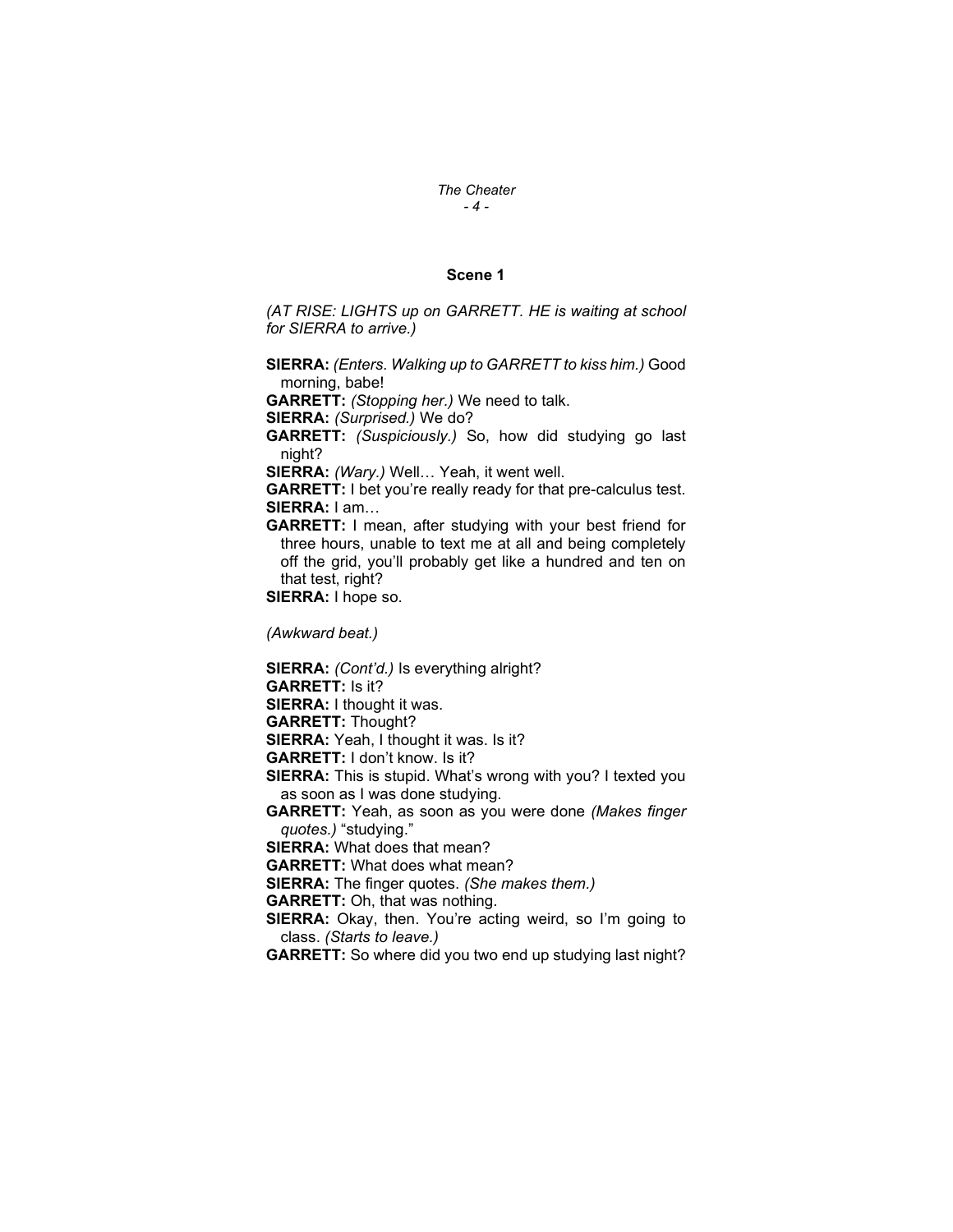#### The Cheater - 5 -

SIERRA: I told you that, we were at the library. GARRETT: Which library? The one downtown? SIERRA: That's the only library. GARRETT: It's weird that I didn't see you there. SIERRA: Why were you at the library?

(A beat passes.)

SIERRA: (Cont'd.) Were you checking on me? GARRETT: Do I need to check on you? SIERRA: (Getting angry.) You were! You don't trust me! GARRETT: Well, you definitely weren't at the library last night. SIERRA: You must have missed me.

GARRETT: I stayed for an hour, and you weren't there. I even took a video. (HE pulls out his phone. SFX: Garrett's voice from the phone.) Here I am at the library... I wonder where my girlfriend is? She's not in any of the study rooms… how peculiar.

**SIERRA:** That's a garbage move, Garrett. GARRETT: As garbage as lying to your boyfriend? SIERRA: I didn't lie! GARRETT: Then where were you?

(A beat.)

SIERRA: I wasn't at the library. I was at Jenna's house. GARRETT: (Exploding.) Don't lie to me! SIERRA: I'm not lying! Ask her! GARRETT: (Smugly.) I don't have to. SIERRA: What are you talking about? GARRETT: I know exactly where you were. SIERRA: Then you know I was at Jenna's. GARRETT: Oh, were you now? SIERRA: That's it, I'm really going to class. (Starts to leave.) GARRETT: Could it be, that you were at the beach? SIERRA: (Stopping.) Who told you that? GARRETT: I have sources. SIERRA: This is creepy. You're acting like a stalker.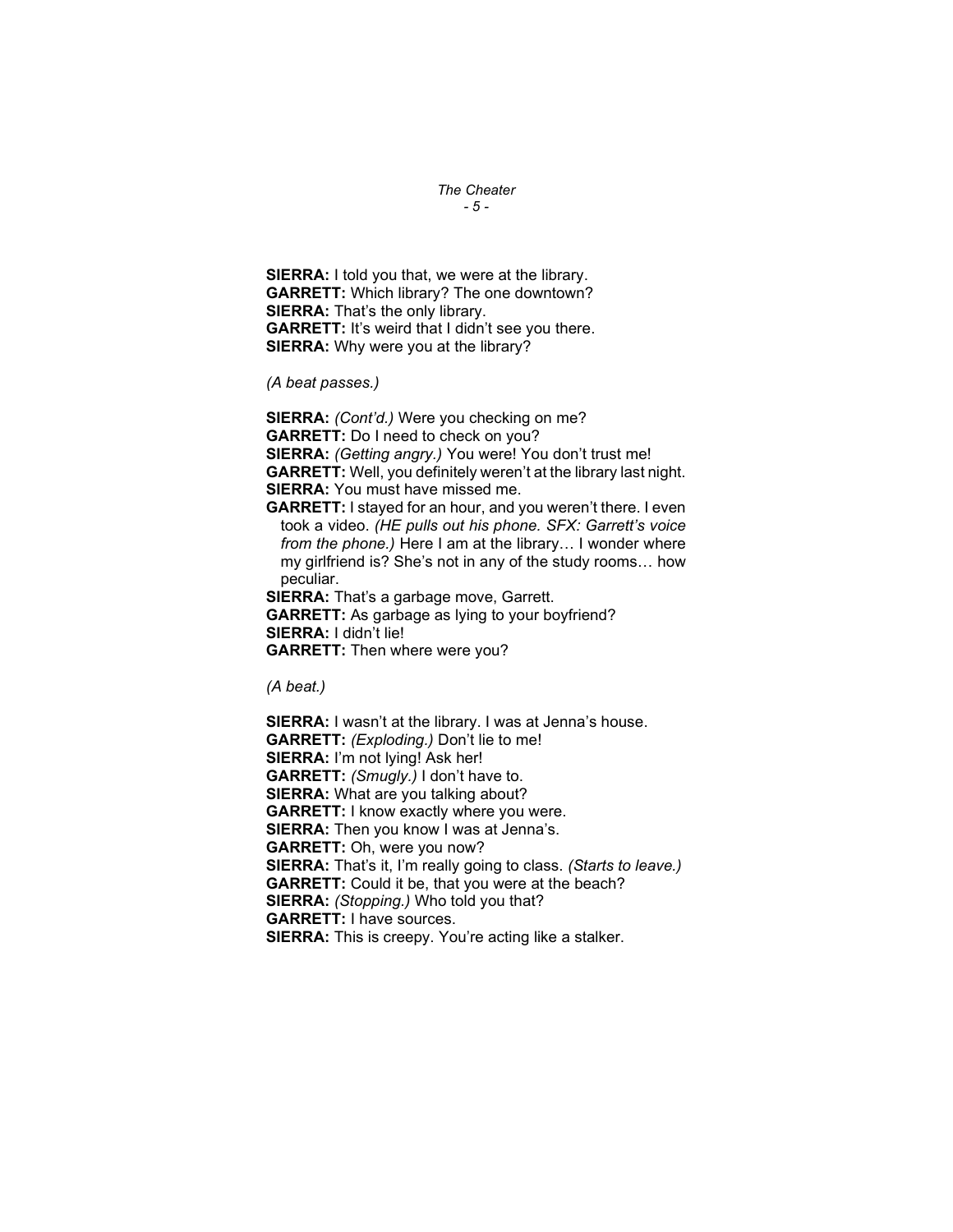#### The Cheater - 6 -

GARRETT: (Casually.) Oh… not stalking. I just don't like being lied to. SIERRA: I haven't lied to you. GARRETT: But you were at the beach. **SIERRA:** And what was I doing at the beach? GARRETT: You know exactly what you were doing at the beach. SIERRA: And that's… what? GARRETT: You were with Nick.

(A beat.)

SIERRA: (Seriously.) How do you know?

GARRETT: You don't deserve to know that.

**SIERRA:** You've been spying on me, and I don't deserve to know?

GARRETT: You're a cheater and you don't deserve to know anything!

SIERRA: Are you going to tell me exactly HOW you know I was at the beach with Nick? We were alone, there was absolutely no one there.

GARRETT: (With superiority.) I have my ways.

SIERRA: Could your ways, be… Nick Matthews?

GARRETT: (Not expecting this.) What?

SIERRA: (On the attack.) I mean, there were only two of us there, so could it be that Nick told you?

GARRETT: Why would he do that?

SIERRA: Oh, I don't know... just a thought.

GARRETT: Well, that's a horrible thought. From a horrible person! I don't have time for this, I'm going to class. (Starts to leave.)

SIERRA: You know what else is a horrible thought? GARRETT: (Stopping.) What?

SIERRA: Imagine how horrible it would be if a guy gave his best friend money to try to see if his girlfriend would cheat on him.

GARRETT: (Uh-oh.) That's crazy, no one would ever do that. SIERRA: (With intention.) Really now?